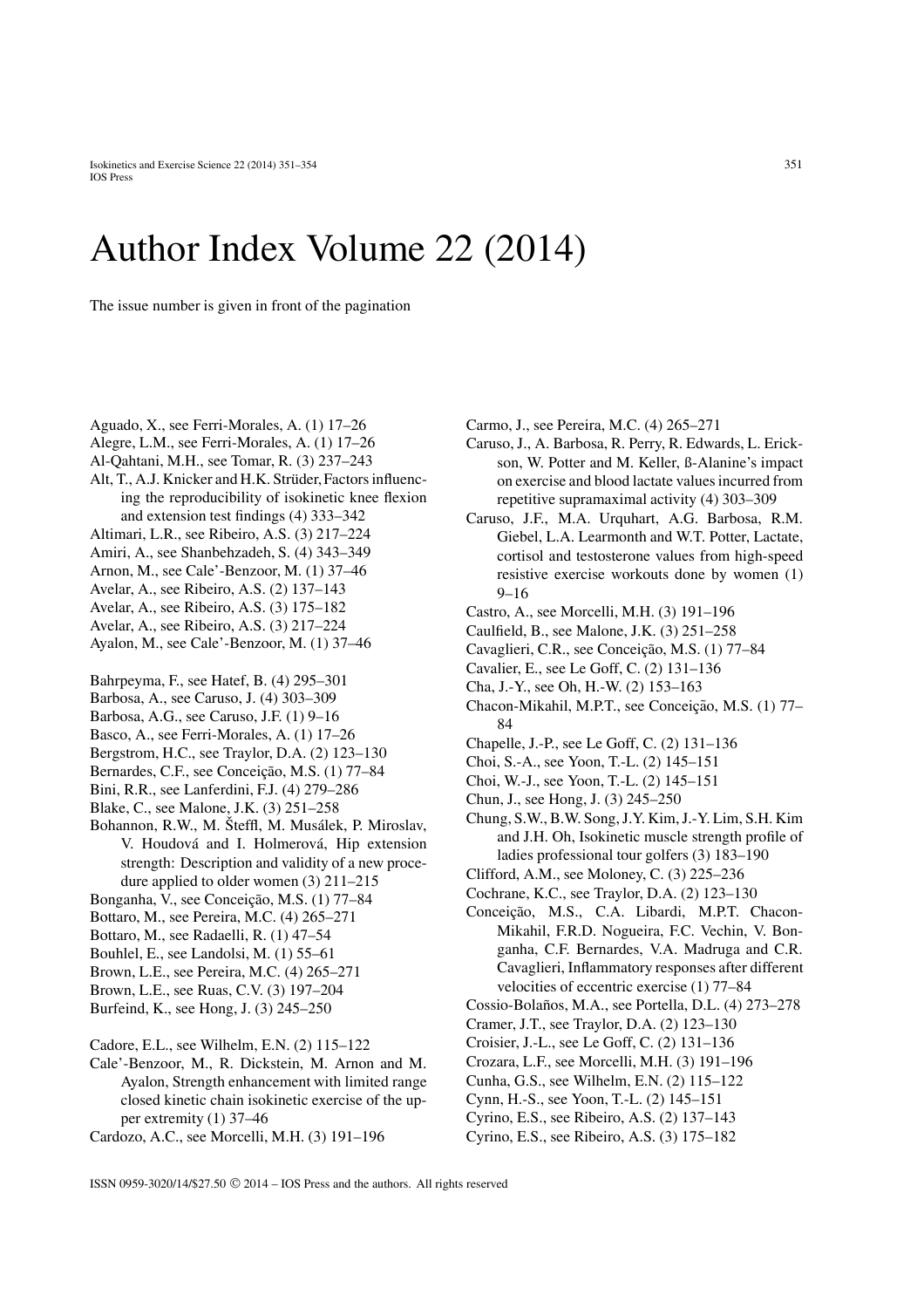Cyrino, E.S., see Ribeiro, A.S. (3) 217–224

- de Arruda, M., see Portella, D.L. (4) 273–278
- de Lima, L.C.R., see de Oliveira Assumpção, C.  $(4)$ 311–317
- de Oliveira Assumpção, C., L.C.R. de Lima, F.B.D. de Oliveira, C.C. Greco and B.S. Denadai, Moderate intensity and volume downhill run does not impair knee joint stability at early and late phases of quadriceps/hamstring contraction (4) 311–317
- de Oliveira, F.B.D., see de Oliveira Assumpção, C. (4) 311–317
- Denadai, B.S., see de Oliveira Assumpção, C. (4) 311– 317
- Dias, R.M.R., see Ribeiro, A.S. (3) 217–224
- Dickstein, R., see Cale'-Benzoor, M. (1) 37–46
- do Nascimento, M.A., see Ribeiro, A.S. (2) 137–143
- do Nascimento, M.A., see Ribeiro, A.S. (3) 175–182
- Eches, E.H.P., see Ribeiro, A.S. (3) 217–224
- Edwards, R., see Caruso, J. (4) 303–309
- Erickson, L., see Caruso, J. (4) 303–309
- Ezdine, B., see Nebil, G. (1) 69–76
- Ferri-Morales, A., L.M. Alegre, A. Basco and X. Aguado, Test-retest relative and absolute reliability of knee extensor strength measures and minimal detectable change (1) 17–26
- Filho, M.G.A.C., see Ribeiro, A.S. (3) 217–224
- Fish, M., J. Milligan and J. Killey, Is it possible to establish reference values for ankle muscle isokinetic strength? A meta-analytical study (2) 85–97 Fukudome, K., see Kiyama, R. (4) 287–293
- Giebel, R.M., see Caruso, J.F. (1) 9–16
- Gonçalves, M., see Morcelli, M.H. (3) 191-196
- Greco, C.C., see de Oliveira Assumpção, C. (4) 311-317
- Gurjao, A.L.D., see Ribeiro, A.S. (3) 175–182 ˜
- Hafenstine, R.W., see Ruas, C.V. (3) 197–204
- Hallal, C.Z., see Morcelli, M.H. (3) 191–196
- Hamdan, M., see Tomar, R. (3) 237–243
- Hamza, M., see Nebil, G. (1) 69–76
- Hanuszkiewicz, J., I. Malicka and M. Woźniewski, The effects of selected forms of physical activity on trunk muscle function in women following breast cancer treatment (1) 27–35
- Hatef, B., F. Bahrpeyma and P.M. Vaziri, Muscle isokinetic strength and endurance in short- and longterm type 2 diabetes (4) 295–301
- Hatem, B., see Nebil, G. (1) 69–76
- Hespanhol, J.E., see Portella, D.L. (4) 273–278
- Hita-Contreras, F., see Romero-Franco, N. (3) 205–210
- Holmerová, I., see Bohannon, R.W. (3) 211–215
- Hong, J., K. Burfeind, J. Chun and G. Van Ryssegem, Scapular medial border displacement and its relationships to shoulder internal and external rotator muscle function in Division III baseball players (3) 245–250
- Houdova, V., see Bohannon, R.W. (3) 211–215 ´
- Housh, T.J., see Traylor, D.A. (2) 123–130
- Jacques, T.C., see Lanferdini, F.J. (4) 279–286
- Jamshidi, A.A., see Shanbehzadeh, S. (4) 343–349
- Jang, J.-Y., see Oh, H.-W. (2) 153–163
- Jee, Y.-S., see Oh, H.-W. (2) 153–163
- Jenkins, N.D.M., see Traylor, D.A. (2) 123–130
- Jin, J.-J., see Oh, H.-W. (2) 153–163
- Jin, Y.-Y., see Oh, H.-W. (2) 153–163
- Johnson, G.O., see Traylor, D.A. (2) 123–130
- Kafkas, M.E., The effect of strength exercises at different angular velocities on muscular LDH and CK  $(1)$  63–68
- Kang, M.-H., see Kim, S.-Y. (3) 259–263
- Kaux, J.-F., see Le Goff, C. (2) 131–136
- Kawada, M., see Kiyama, R. (4) 287–293
- Keller, M., see Caruso, J. (4) 303–309
- Killey, J., see Fish, M. (2) 85–97
- Kim, E.-R., see Kim, S.-Y. (3) 259–263 Kim, J.Y., see Chung, S.W. (3) 183–190
- Kim, S.-Y., M.-H. Kang, E.-R. Kim and J.-S. Oh, Kinesio Taping improves shoulder internal rotation and the external/internal rotator strength ratio in patients with rotator cuff tendinitis (3) 259–263
- Kim,S.H., see Chung, S.W. (3) 183–190
- Kiyama, R., M. Kawada, K. Tokunaga, A. Ohwatashi, K. Fukudome, K. Yone, Y. Yoshimoto, T. Ohshige and T. Maeda, The effect of force sensation on the ability to control muscle force during fatigue condition (4) 287–293
- Knicker, A.J., see Alt, T. (4) 333–342

Lacouture, P., see Landolsi, M. (1) 55–61

- Laitano, O., see Wilhelm, E.N. (2) 115–122
- Landolsi, M., E. Bouhlel, F. Zarrouk, P. Lacouture and Z. Tabka, The relationships between leg peak power and shot-put performance in national-level athletes (1) 55–61
- Lanferdini, F.J., T.C. Jacques, R.R. Bini and M.A. Vaz, Cyclists and triathletes do not differ in muscle volume, muscle recruitment or pedal force effectiveness (4) 279–286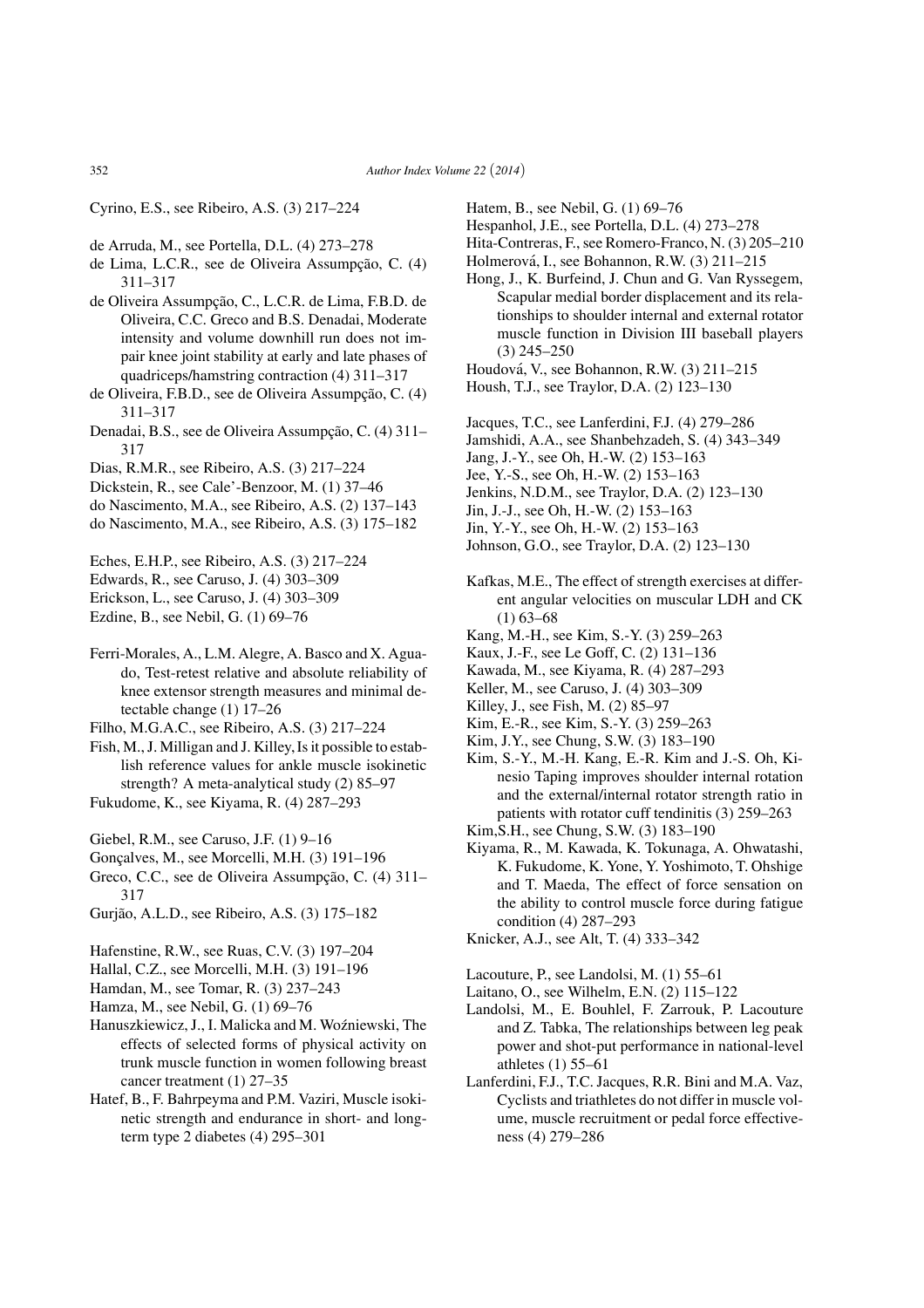- LaRoche, D.P., see Morcelli, M.H. (3) 191–196
- Laurent, T., see Le Goff, C. (2) 131–136
- Le Goff, C., J.-F. Kaux, T. Laurent, J. Vannuscorps, J. Pincemail, J.-P. Chapelle, E. Cavalier and J.-L. Croisier, Is isokinetic eccentric exercise dangerous for the heart? (2) 131–136
- Learmonth, L.A., see Caruso, J.F. (1) 9–16
- Lee, J.-H., see Yoon, T.-L. (2) 145–151
- Lee, M.-G., see Oh, H.-W. (2) 153–163
- Lemaire, A., M. Ripamonti, M. Ritz and A. Rahmani, Agreement of three vs. eight isokinetic preset velocities to determine knee extensor torque- and power-velocity relationships (1) 1–7
- Lewis, R.W., see Traylor, D.A. (2) 123–130
- Libardi, C.A., see Conceição, M.S. (1) 77–84
- Lim, J.-Y., see Chung, S.W. (3) 183–190
- Lomas-Vega, R., see Romero-Franco, N. (3) 205–210
- Louw, Q., see Moloney, C. (3) 225–236
- Madruga, V.A., see Conceição, M.S. (1) 77-84
- Maeda, T., see Kiyama, R. (4) 287–293
- Malicka, I., see Hanuszkiewicz, J. (1) 27–35
- Malone, J.K., C. Blake and B. Caulfield, Test-retest reliability of the 30-sec Wingate Cycle Test in a trained male cohort (3) 251–258
- Marques, N.R., see Morcelli, M.H. (3) 191–196
- Martínez-Amat, A., see Romero-Franco, N. (3) 205– 210
- Martínez-López, E.J., see Romero-Franco, N. (3) 205– 210
- Martorelli, S.S., see Pereira, M.C. (4) 265–271
- Mayhew, J.L., see Ribeiro, A.S. (2) 137–143
- Mayhew, J.L., see Ribeiro, A.S. (3) 175–182
- Mayhew, J.L., see Ribeiro, A.S. (3) 217–224
- Milligan, J., see Fish, M. (2) 85–97
- Miroslav, P., see Bohannon, R.W. (3) 211–215
- Moloney, C., K. O'Sullivan, D. O'Farrell, Q. Louw and A.M. Clifford, Hamstring muscle strength before and after anterior cruciate ligament reconstruction. A systematic review (3) 225–236
- Morcelli, M.H., L.F. Crozara, D.M. Rossi, D.P. LaRoche, N.R. Marques, C.Z. Hallal, A. Castro, A.C. Cardozo, M. Gonçalves and M.T. Navega, Hip muscles strength and activation in older fallers and non-fallers (3) 191–196
- Musalek, M., see Bohannon, R.W. (3) 211–215 ´

Nascimento, M.A., see Ribeiro, A.S. (3) 217–224

- Nassadj, G., see Shanbehzadeh, S. (4) 343–349
- Navega, M.T., see Morcelli, M.H. (3) 191–196
- Nebil, G., F. Zouhair, B. Hatem, M. Hamza, T. Zouhair, S. Roy and B. Ezdine, Effect of optimal cycling repeated-sprint combined with classical training on peak leg power in female soccer players (1) 69–76
- Nobrega, O.T., see Pereira, M.C. (4) 265–271 ´
- Nogueira, F.R.D., see Conceição, M.S. (1) 77–84
- O'Farrell, D., see Moloney, C. (3) 225–236
- Oh, H.-W., M.-G. Lee, J.-Y. Jang, J.-J. Jin, J.-Y. Cha, Y.-Y. Jin and Y.-S. Jee, Time-effects of horse simulator exercise on psychophysiological responses in men with chronic low back pain (2) 153–163
- Oh, J.H., see Chung, S.W. (3) 183–190
- Oh, J.-S., see Kim, S.-Y. (3) 259–263
- Ohshige, T., see Kiyama, R. (4) 287–293
- Ohwatashi, A., see Kiyama, R. (4) 287–293
- Okano, A.H., see Ribeiro, A.S. (2) 137–143
- O'Sullivan, K., see Moloney, C. (3) 225–236
- Ozkol, M.Z., Electromagnetically braked versus mechanically braked cycle ergometers: Effects of aerobic power and total physical workloads (2) 165–173
- $\ddot{O}$ zsu, İ., see Pekünlü, E. (4) 319–331
- Pekünlü, E. and İ. Özsu, Randomization versus matching method in resistance training research: A simulation study based on maximal isometric squat strength recovery data (4) 319–331
- Pereira, M.C., M. Bottaro, L.E. Brown, V.A. Rocha-Junior, S.S. Martorelli, O.T. Nóbrega, V.C. Souza, R.S. Pinto and J. Carmo, Do compression sleeves worn during exercise affect muscle recovery? (4) 265–271
- Pereira, M.C.C., see Ruas, C.V. (3) 197–204
- Perin, D., see Wilhelm, E.N. (2) 115–122
- Perry, R., see Caruso, J. (4) 303–309
- Pilch, U., see Socha, M. (2) 107–113
- Pincemail, J., see Le Goff, C. (2) 131–136
- Pinto, R.S., see Pereira, M.C. (4) 265–271
- Pinto, R.S., see Radaelli, R. (1) 47–54
- Pinto, R.S., see Ruas, C.V. (3) 197–204
- Pinto, R.S., see Wilhelm, E.N. (2) 115–122
- Pirali, M., see Shanbehzadeh, S. (4) 343–349
- Pompermayer, M.G., see Radaelli, R. (1) 47–54
- Portella, D.L., M.A. Cossio-Bolaños, J.E. Hespanhol and M. de Arruda, Fat-free mass and bone mineral content positively affect peak torque production in Brazilian soccer players (4) 273–278
- Potter, W., see Caruso, J. (4) 303–309
- Potter, W.T., see Caruso, J.F. (1) 9–16